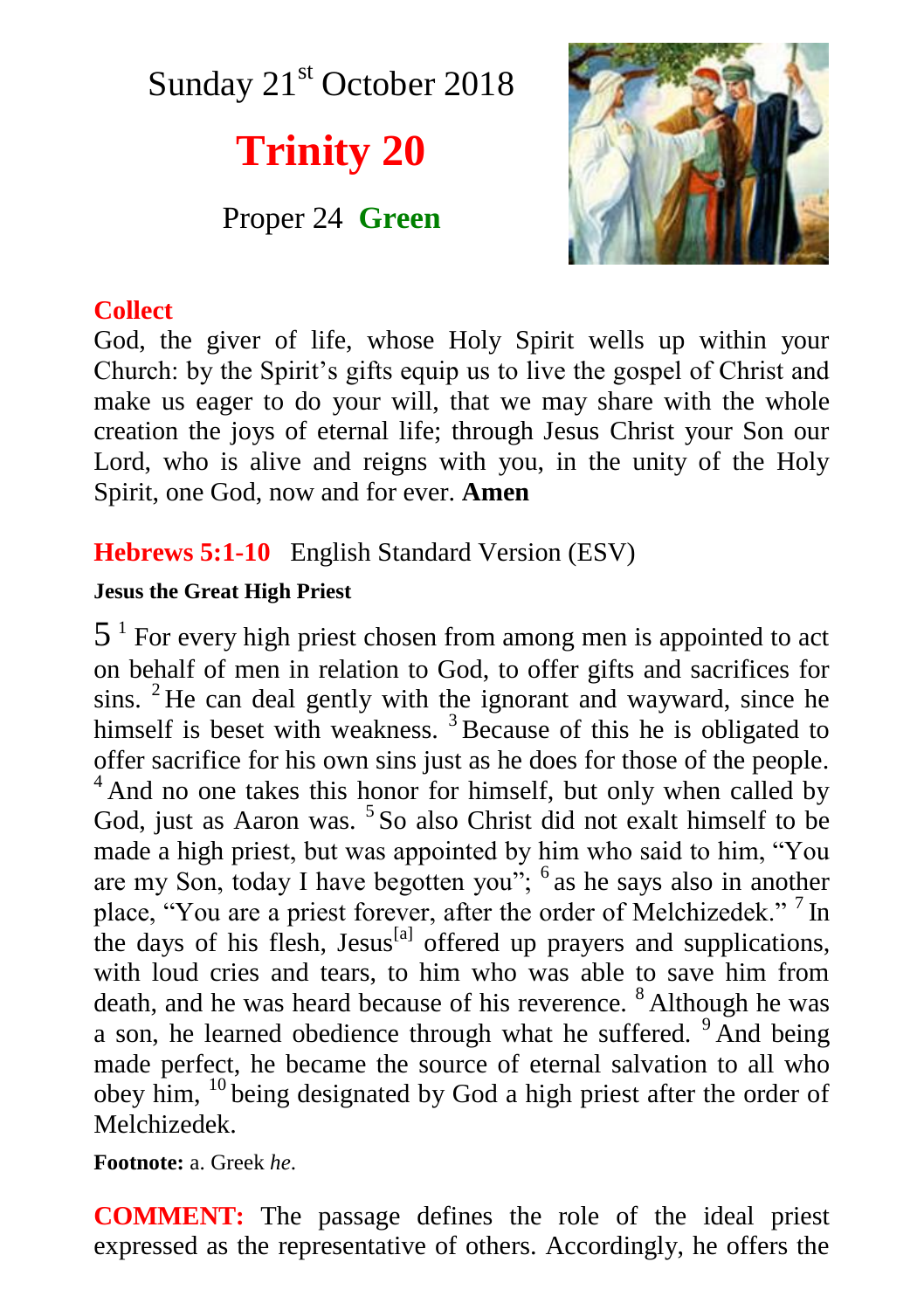appropriate sacrifice on the Jewish feast of Yom Kippur, the Day of Atonement. Some of the priests were not good examples of the Aaronic Priesthood, such as Annas and Caiaphas who played a role in the crucifixion of Jesus. Perhaps that explains why the author of this letter refers specifically to Aaron, the original high priest according to the priestly tradition of the Pentateuch (Exodus 28-29) and Chronicles (1 Chronicles 24:1). Indeed, the latter part of the Book of Exodus and the whole of Leviticus and Numbers focus overwhelmingly on Aaron and his functions as high priest of Israel. In order to draw the parallel between the high priest and Christ, however, the author goes further back into the Israelite tradition to the mysterious figure of Melchizedek, an ancient Canaanite priestking of Salem to whom Abraham submitted and paid tribute (Genesis 14:17-24). Consequently, Melchizedek was regarded as superior to both Abraham, his descendent, Aaron, and the Aaronic priesthood. Fragments of text from one of the Dead Sea Scrolls revealed that the Melchizedek tradition was very much alive in late Judaism. It would appear that this tradition was well-known to the author of this letter and perhaps to his audience. Further, Melchizedek served an even more important purpose for this author. He became the core of his messianic argument. By introducing Melchizidek in relation to Jesus here and much more explicitly in chapter 7, the author of the letter is making a profound messianic confession. Jesus, the Man of Galilee who is the Son of God, fulfilled all the conditions as the ideal priest. By his obedience, suffering and death, the representative of God and humanity wrought the atonement God intends for human salvation.

## **Mark 10:35-45** English Standard Version (ESV)

#### **The Request of James and John**

10<sup>35</sup> And James and John, the sons of Zebedee, came up to him and said to him, "Teacher, we want you to do for us whatever we ask of you."  $36$  And he said to them, "What do you want me to do for you?"  $37$  And they said to him, "Grant us to sit, one at your right hand and one at your left, in your glory." <sup>38</sup> Jesus said to them, "You do not know what you are asking. Are you able to drink the cup that I drink, or to be baptized with the baptism with which I am baptized?" <sup>39</sup> And they said to him, "We are able." And Jesus said to them, "The cup that I drink you will drink, and with the baptism with which I am baptized, you will be baptized,  $40$  but to sit at my right hand or at my left is not mine to grant, but it is for those for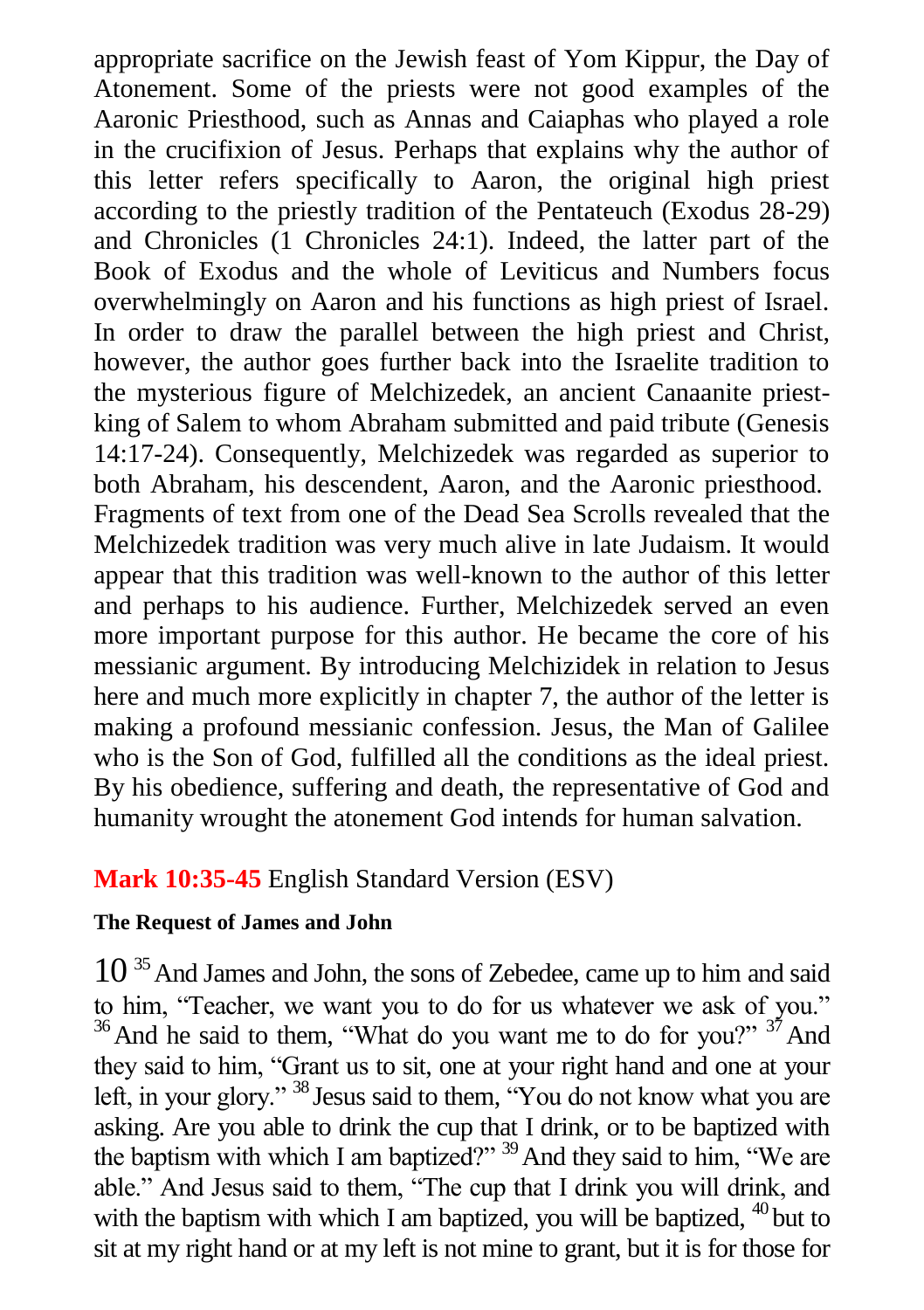whom it has been prepared."  $41$  And when the ten heard it, they began to be indignant at James and John. <sup>42</sup> And Jesus called them to him and said to them, "You know that those who are considered rulers of the Gentiles lord it over them, and their great ones exercise authority over them.  $^{43}$  But it shall not be so among you. But whoever would be great among you must be your servant,  $\left[a\right]$ <sup>44</sup> and whoever would be first among you must be slave<sup>[b]</sup> of all.  $45$  For even the Son of Man came not to be served but to serve, and to give his life as a ransom for many."

#### **Footnotes:**

a. Greek *diakonos* b. Greek *bondservant* (*doulos*)

**COMMENT:** Their conviction that he is the Messiah firmly established, James and John boldly put to Jesus their request for precedence in the messianic kingdom. As he so often did, Jesus responded with another question. His question symbolised his suffering and death in the sacramental language of cup and baptism the church still uses to tell of its meaning.

## **Psalm 104:1-9, 24, 35c** *Benedic, anima mea* Grail Psalter

# R **Bless the Lord, my soul!**

 $<sup>1</sup>$  Bless the Lord, my soul!</sup> Lord God, how great you are, clothed in majesty and glory, <sup>2</sup> wrapped in light as in a robe!  $\mathbb{R}^7$ 

You stretch out the heavens like a tent.  $3$  Above the rains you build your dwelling. You make the clouds your chariot, you walk on the wings of the wind, 4 you make the winds your messengers and flashing fire your servants.  $\mathbf{\mathbb{R}}$ 

 $<sup>5</sup>$  You founded the earth on its base,</sup> to stand firm from age to age. <sup>6</sup> You wrapped it with the ocean like a cloak: the waters stood higher than the mountains.  $\mathbf{R}^{\prime}$